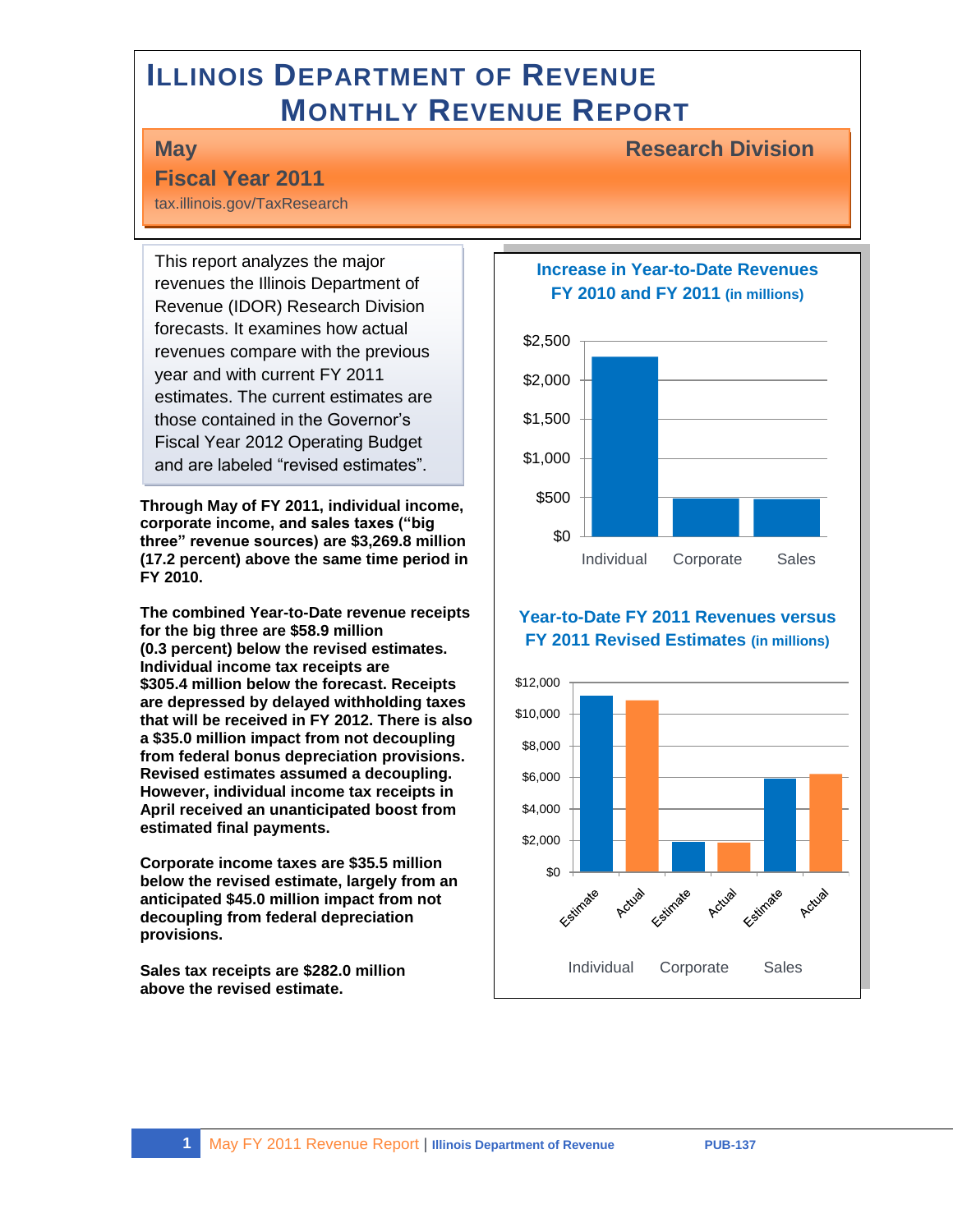## *BACKGROUND*

Sales tax receipts to the General Revenue Funds are currently \$282 million (4.7 percent) greater than the Yearto-Date FY 2011 estimate in the Governor's FY 2012 Operating Budget Book.

After adjusting for payments related to the FY 2011 amnesty program, the remaining increase primarily reflects The term "sales tax" refers to several Illinois taxes:

- Retailers' Occupation Tax
- Service Occupation Tax
- Service Use Tax and
- Use Tax

stronger-than-expected taxable spending. Retail sales, especially sales of motor fuels and vehicles, have outperformed the December 2010 economic forecasts (used in determining the revised estimate) by IHS Global Insight. These baseline forecasts projected Illinois retail sales of \$164 billion (seasonally adjusted annual rate) for January to June 2011. In May 2011, IHS Global Insight's issued actual data and forecasts showing \$168 billion (seasonally adjusted annual rate) for the same six-month period.

Looking at the separate components, motor fuels sales' receipts are currently \$56 million (8.8 percent) greater than expected due to increased oil prices following widespread protests across the Middle East and North Africa. Oil price forecasts released by the U.S. Energy Information Administration (EIA) in December 2010 projected an average of \$83 per barrel for January to June 2011. EIA's actual data and current forecasts now show an average oil price of \$100 per barrel for January to June 2011.

Vehicle sales' receipts are currently \$38 million (4.7 percent) greater than expected. The December 2010 IHS Global Insight forecast projected U.S. consumer spending on motor vehicles and parts for January to June 2011 at \$371 billion (seasonally adjusted annual rate). IHS Global Insight's actual data and current forecasts now show \$384 billion for that same six-month period.

Finally, receipts from the "All Else" component, which consists of all receipts excluding those from sales of motor fuels and vehicles, are currently \$151 million (3.4 percent) greater than expected.

| <b>Forecasts for January to June 2011 Compared</b> |               |               |  |  |  |
|----------------------------------------------------|---------------|---------------|--|--|--|
| December 2010 Release<br>May 2011 Release          |               |               |  |  |  |
| Illinois Retail Sales, (SAAR*)                     | \$164 billion | \$168 billion |  |  |  |
| WTI** Crude Oil, \$ Per Barrel                     | \$83          | \$100         |  |  |  |
| U.S. Consumer Spending on Vehicles, (SAAR)         | \$371 billion | \$384 billion |  |  |  |

\* Seasonally adjusted annual rate

\*\* West Texas Intermediate

We believe a significant portion of the sales and use tax growth observed during FY 2011, excluding amnesty, was supported by savings accrued during the recession. Retail sales contracted far more than personal income during the recession, helping to generate a large increase in the personal savings rate. For well over a year now, the growth in retail sales has outpaced the growth in personal income by a large margin—even while consumer credit volumes declined. This trend is not sustainable. We expect the growth observed in the second half of FY 2011 to moderate considerably through FY 2012 as consumers bring spending more in line with income growth.

## *TECHNICAL NOTE*

Due to rounding of some receipt numbers, there may be some variations in the dollar and percentage amounts shown in report tables.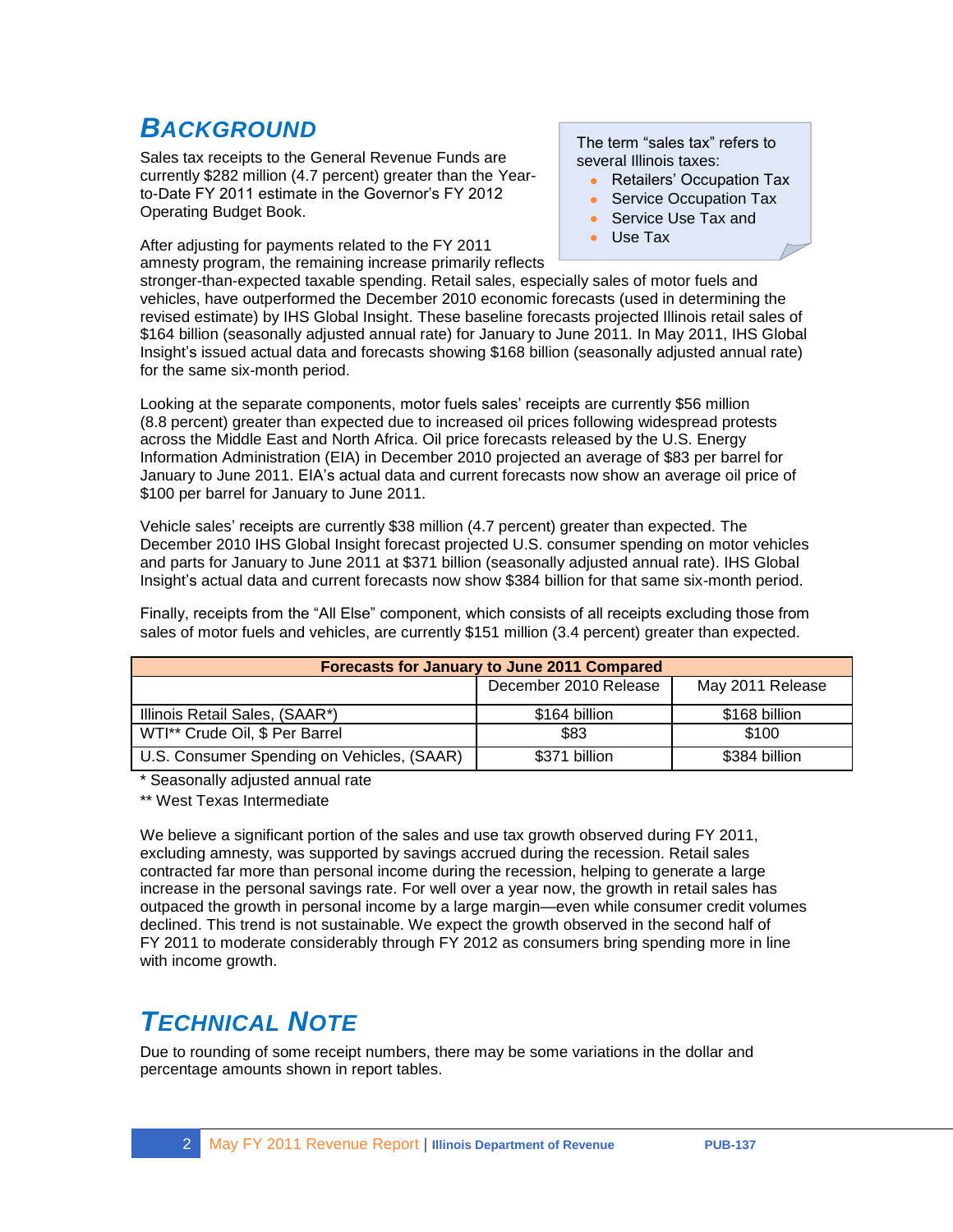# *INCOME TAX*

### **Individual income tax (IIT)**

| (\$ million) | May FY 2010 versus May FY 2011               |                    |               |              |  |
|--------------|----------------------------------------------|--------------------|---------------|--------------|--|
|              | <b>May FY 2010</b>                           | <b>May FY 2011</b> | \$ Difference | % Difference |  |
|              | \$701.6                                      | \$1,295.3          | \$593.7       | 84.6%        |  |
| (\$ million) | Year-to-Date                                 |                    |               |              |  |
|              | FY 2010                                      | FY 2011            | \$ Difference | % Difference |  |
|              | \$8,593.0                                    | \$10,894.2         | \$2,301.2     | 26.8%        |  |
| (\$ million) | Year-to-Date: FY 2011 Actual versus Estimate |                    |               |              |  |
|              | <b>Actual</b>                                | <b>Estimate</b>    | \$ Difference | % Difference |  |
|              | \$10,894.2                                   | \$11,199.6         | $-$ \$305.4   | $-2.7%$      |  |

**Note: Year-to-Date receipts include \$40.9 million in amnesty related payments.**

| $(S$ million)              | Year-to-Date FY 2011 Actual* versus FY 2011 Estimate                              |            |             |         |  |  |  |
|----------------------------|-----------------------------------------------------------------------------------|------------|-------------|---------|--|--|--|
|                            | <b>FY 2011 Estimate</b><br>IFY 2011 Actual<br>% Difference<br><b>S</b> Difference |            |             |         |  |  |  |
| <b>Payment totals</b>      | \$10,894.2                                                                        | \$11,199.6 | $-$ \$305.4 | $-2.7%$ |  |  |  |
| Withholding                | \$9,113.6                                                                         | \$9,502.4  | $-$ \$388.8 | $-4.1%$ |  |  |  |
| <b>Estimated and final</b> | \$1,780.6                                                                         | \$1,697.2  | \$83.4      | 4.9%    |  |  |  |

*\*Payment totals match the Comptroller's receipts. Withholding and estimated and final payments are derived from IDOR collection data and in-transit fund data.*

May receipts came in close to our estimate. The receipts are 0.6% (\$8 Million) higher than our revised estimate of \$1,288 million. This puts the total IIT revenue 2.7% below the Year-to-Date revised estimate.

Withholding receipts are \$5.4 million (0.5%) below our revised estimate. Total withholding receipts for May 2011 are \$1,096.6 million, representing an 85.1% increase from May 2010. We associate most of this growth with the tax increase effective January 2011. Year-to-Date growth in withholding is \$377 million. As noted in April's report, the lower than anticipated receipts are due to a lag in implementing the tax increase. We expect this amount to be fully made up in FY 2012.

Non-withholding receipts are 7.0 percent (\$13.1 million) above our revised estimate. Total nonwithholding receipts for May 2011 are \$198.7 million, representing an 82.0% increase from May of 2010. The vast part of this growth is due to the tax increase implemented in January. We do not appear to be experiencing downward pressure on receipts because Illinois is not decoupled from federal bonus depreciation.

| May FY 2010 versus May FY 2011<br>(\$ million) |                    |                                              |               |              |
|------------------------------------------------|--------------------|----------------------------------------------|---------------|--------------|
|                                                | <b>May FY 2010</b> | <b>May FY 2011</b>                           | \$ Difference | % Difference |
|                                                | \$60.7             | \$98.9                                       | \$38.2        | 62.9%        |
| Year-to-Date<br>(\$ million)                   |                    |                                              |               |              |
|                                                | FY 2010            | FY 2011                                      | \$ Difference | % Difference |
|                                                | \$1,393.0          | \$1,882.3                                    | \$489.3       | 35.1%        |
| (\$ million)                                   |                    | Year-to-Date: FY 2011 Actual versus Estimate |               |              |
|                                                | Actual             | <b>Estimate</b>                              | \$ Difference | % Difference |
|                                                | \$1,882.3          | \$1,917.8                                    | $-$ \$35.5    | $-1.9%$      |

### **Corporate income tax (CIT)**

#### **Note: Year-to-Date receipts include \$302.2 million in amnesty related payments.**

The CIT estimate for May came in as estimated. Year-to-Date, CIT is coming in slightly below the revised estimate. We believe this is attributable to Illinois not being decoupled from federal bonus depreciation.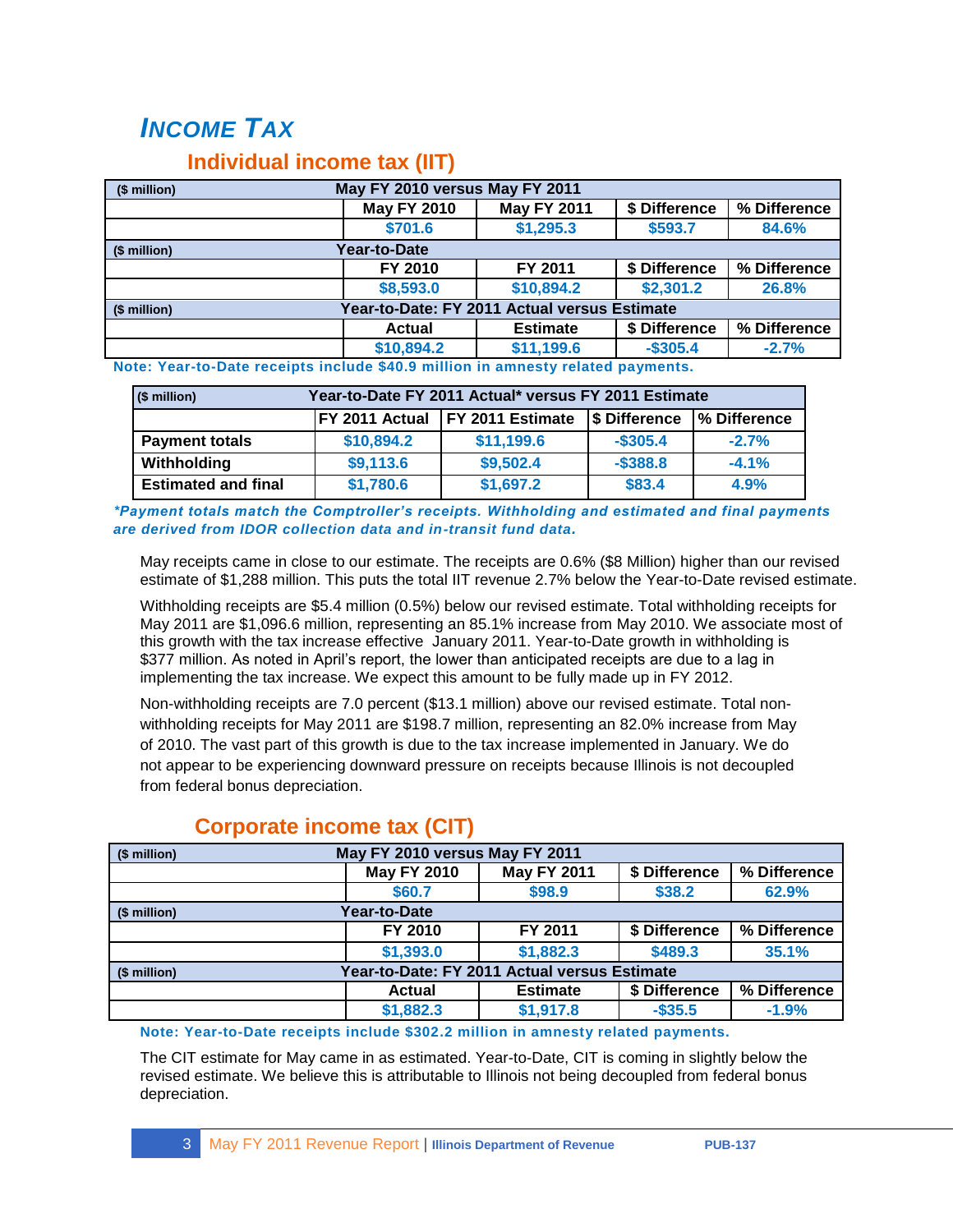## *SALES TAX*

| May FY 2010 versus May FY 2011<br>(\$ million) |                                                                   |                    |               |              |  |  |
|------------------------------------------------|-------------------------------------------------------------------|--------------------|---------------|--------------|--|--|
|                                                | <b>May FY 2010</b>                                                | <b>May FY 2011</b> | \$ Difference | % Difference |  |  |
|                                                | \$527.6                                                           | \$568.5            | \$40.9        | 7.8%         |  |  |
| $($$ million $)$                               | <b>Year-to-Date</b>                                               |                    |               |              |  |  |
|                                                | FY 2010                                                           | FY 2011            | \$ Difference | % Difference |  |  |
|                                                | \$5,745.5                                                         | \$6,224.8          | \$479.3       | 8.3%         |  |  |
| (\$ million)                                   | Year-to-Date: FY 2011 Actual versus Estimate                      |                    |               |              |  |  |
|                                                | % Difference<br>\$ Difference<br><b>Estimate</b><br><b>Actual</b> |                    |               |              |  |  |
|                                                | \$6,224.8                                                         | \$5,942.9          | \$282.0       | 4.7%         |  |  |

**Note: Year-to-Date receipts include \$163.4 million in amnesty related payments.**

| (\$ million)    | Year-to-Date Comparison without amnesty related payments |           |         |       |  |  |  |
|-----------------|----------------------------------------------------------|-----------|---------|-------|--|--|--|
|                 | \$ Difference<br>% Difference<br>FY 2010<br>FY 2011      |           |         |       |  |  |  |
| <b>Total</b>    | \$5,745.5                                                | \$6,104.0 | \$358.4 | 6.2%  |  |  |  |
| <b>Vehicles</b> | \$752.8                                                  | \$833.6   | \$80.8  | 10.7% |  |  |  |
| Motor fuel*     | \$555.7                                                  | \$693.6   | \$137.9 | 24.8% |  |  |  |
| All else        | \$4,437.1                                                | \$4,576.8 | \$139.7 | 3.1%  |  |  |  |

**\*Estimated. IDOR does not have actual data on sales tax from motor fuel sales.**

Receipts to the General Revenue Funds are currently \$282.0 million (4.7 percent) greater than the Year-to-Date FY 2011 estimate in the Governor's FY 2012 Operating Budget Book.

# *EXCISE TAXES*

### **Tobacco Products Tax**

| May FY 2010 versus May FY 2011<br>(\$ million)               |                    |                    |               |              |
|--------------------------------------------------------------|--------------------|--------------------|---------------|--------------|
| <b>Tobacco Products</b>                                      | <b>May FY 2010</b> | <b>May FY 2011</b> | \$ Difference | % Difference |
| Long Term Care Fund                                          | \$2.1              | \$2.3              | \$0.2         | 7.3%         |
| Year- to-Date<br>(\$ million)                                |                    |                    |               |              |
| <b>Tobacco Products</b>                                      | FY 2010            | FY 2011            | \$ Difference | % Difference |
| Long Term Care Fund                                          | \$21.8             | \$25.0             | \$3.2         | 14.9%        |
| Year-to-Date: FY 2011 Actual versus Estimate<br>(\$ million) |                    |                    |               |              |
| <b>Tobacco Products</b>                                      | Actual             | <b>Estimate</b>    | \$ Difference | % Difference |
| Long Term Care Fund                                          | \$25.0             | \$21.7             | \$3.2         | 14.9%        |

May 2011 tobacco products tax receipts came in as expected*.*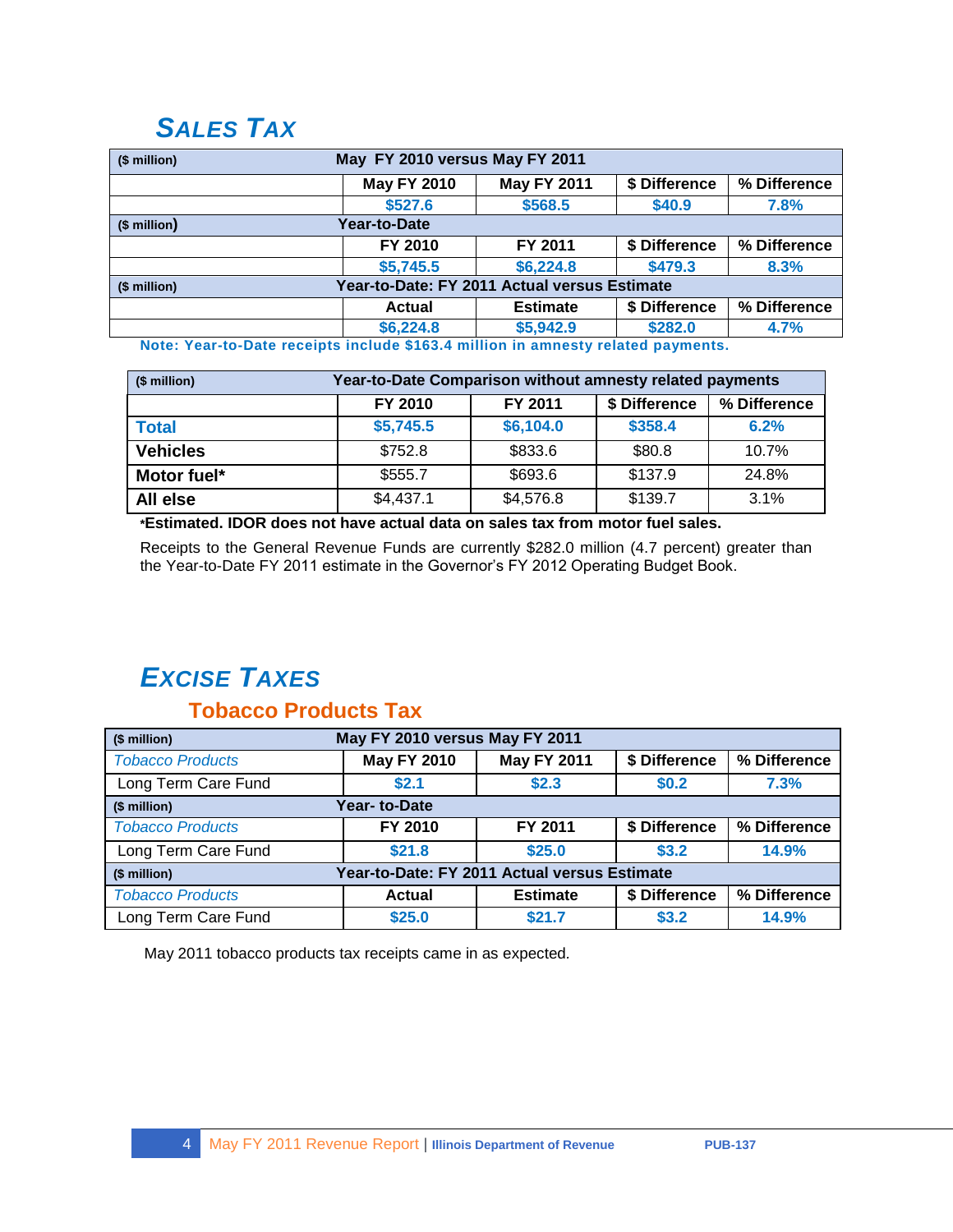## *EXCISE TAXES (CONTINUED)*

| May FY 2010 versus May FY 2011<br>(\$ million) |                    |                                              |               |              |  |
|------------------------------------------------|--------------------|----------------------------------------------|---------------|--------------|--|
| <b>Cigarette Taxes</b>                         | <b>May FY 2010</b> | May FY 2011                                  | \$ Difference | % Difference |  |
| All Funds*                                     | \$47.5             | \$41.2                                       | $-$ \$6.3     | $-13.2%$     |  |
| <b>General Revenue Fund</b>                    | \$33.0             | \$29.6                                       | $-$3.4$       | $-10.4%$     |  |
| (\$ million)                                   | Year-to-Date       |                                              |               |              |  |
| <b>Cigarette Taxes</b>                         | FY 2010            | FY 2011                                      | \$ Difference | % Difference |  |
| All Funds*                                     | \$510.5            | \$504.4                                      | $-$6.1$       | $-1.2%$      |  |
| <b>General Revenue Fund</b>                    | \$325.0            | \$325.0                                      | \$0.0         | $0.0\%$      |  |
| (\$ million)                                   |                    | Year-to-Date: FY 2011 Actual versus Estimate |               |              |  |
| <b>Cigarette Taxes</b>                         | <b>Actual</b>      | <b>Estimate</b>                              | \$ Difference | % Difference |  |
| All Funds*                                     | \$504.4            | \$491.5                                      | \$13.0        | 2.6%         |  |
| <b>General Revenue Fund</b>                    | \$325.0            | \$321.2                                      | \$3.8         | 1.2%         |  |

#### **Cigarette Taxes**

#### **\*All Funds includes the General Revenue Fund.**

Receipts are substantially below our revised estimate and May FY 2010 receipts. This is not due to a decline in cigarette tax stamp purchases but rather a difference between the amount of tax collected and the actual receipts recorded as deposited with the Comptroller. Our estimate for May 2011 was \$45.7 million. IDOR processed \$46.6 million in taxes. The Comptroller recorded \$41.2 million for May 2011. The \$5.4 million difference will be included in the June receipts resulting in June being higher than revised estimate. We believe the excess tax collections above forecast has been created by the federal Prevent All Cigarette Trafficking (PACT) Act.<sup>1</sup>

### **Liquor Tax**

 $\overline{\phantom{a}}$ 

| (\$ million)                | May FY 2010 versus May FY 2011               |                    |               |              |  |
|-----------------------------|----------------------------------------------|--------------------|---------------|--------------|--|
|                             | <b>May FY 2010</b>                           | <b>May FY 2011</b> | \$ Difference | % Difference |  |
| All Funds*                  | \$21.0                                       | \$20.3             | $-$0.7$       | $-3.4%$      |  |
| <b>General Revenue Fund</b> | \$12.3                                       | \$11.6             | $-$0.7$       | $-5.9%$      |  |
| (\$ million)                | <b>Year-to-Date</b>                          |                    |               |              |  |
|                             | FY 2010                                      | FY 2011            | \$ Difference | % Difference |  |
| All Funds*                  | \$207.4                                      | \$245.1            | \$37.7        | 18.2%        |  |
| General Revenue Fund        | \$144.8                                      | \$143.7            | $-$1.1$       | $-0.8%$      |  |
| (\$ million)                | Year-to-Date: FY 2011 Actual versus Estimate |                    |               |              |  |
|                             | <b>Actual</b>                                | <b>Estimate</b>    | \$ Difference | % Difference |  |
| All Funds*                  | \$245.1                                      | \$247.2            | $-$2.1$       | $-0.8%$      |  |
| <b>General Revenue Fund</b> | \$143.7                                      | \$145.9            | $-$2.2$       | $-1.5%$      |  |

#### **\*All Funds includes the General Revenue Fund.**

The Year-to-Date All Funds total includes \$22.5 million deposited into the Capital Projects Fund and \$78.8 million bound for the Capital Projects Fund but deposited into the Protest Fund instead because of pending litigation.

 $1$  The PACT Act aims to reduce the consumption of untaxed cigarettes and smokeless tobacco by a series of measures, including treating the items as non mailable, imposing new shipping requirements, and setting new civil penalties.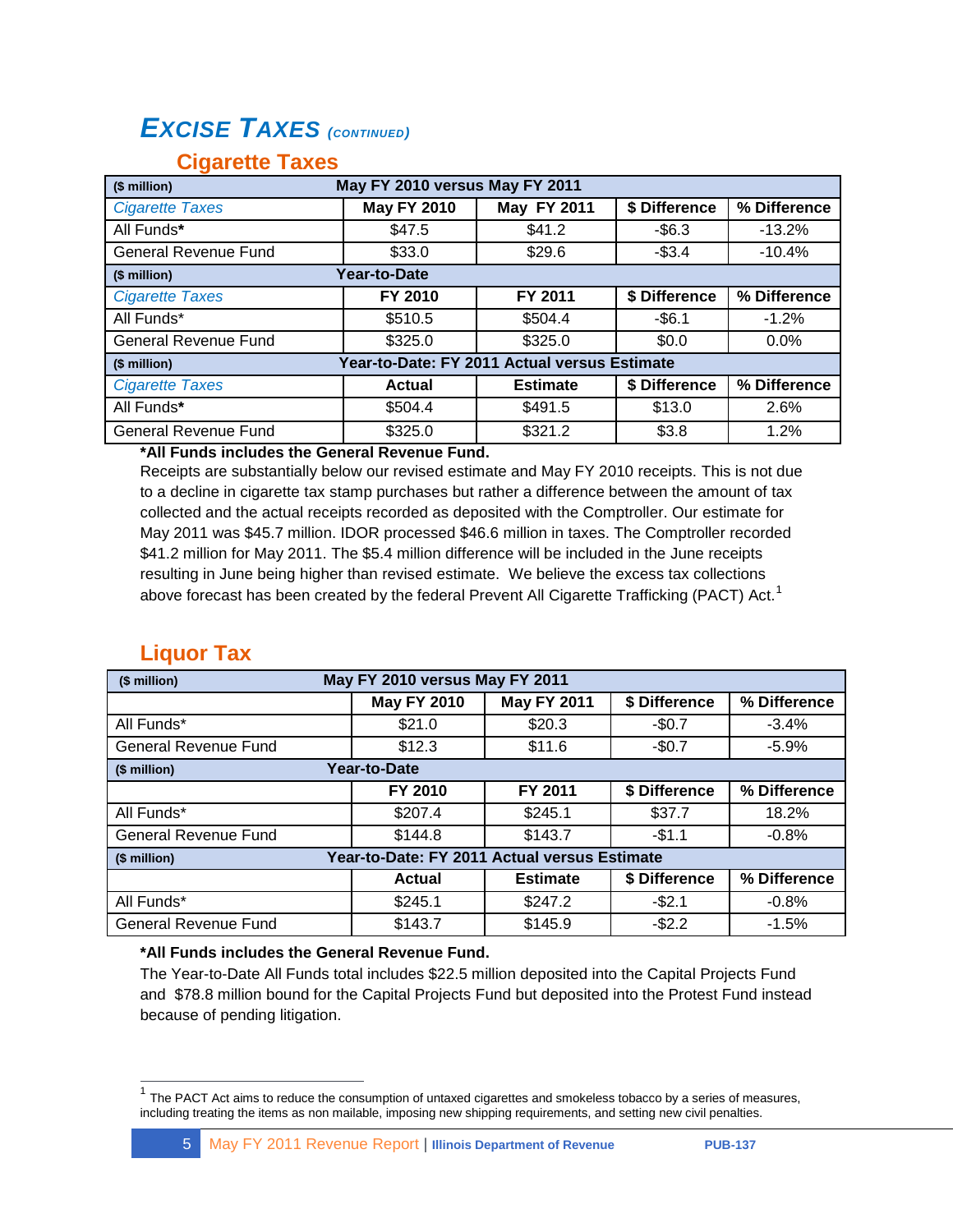## *EXCISE TAXES (CONTINUED)*

### **Public Utilities Taxes**

| May FY 2010 versus May FY 2011<br>(\$ million) |                                              |                    |               |              |
|------------------------------------------------|----------------------------------------------|--------------------|---------------|--------------|
|                                                | <b>May FY 2010</b>                           | <b>May FY 2011</b> | \$ Difference | % Difference |
| <b>Total</b>                                   | \$73.4                                       | \$84.9             | \$11.5        | 15.7%        |
| Telecommunications                             | \$41.4                                       | \$38.9             | $-$2.5$       | $-6.0%$      |
| Electricity                                    | \$21.0                                       | \$27.1             | \$6.1         | 29.0%        |
| Gas                                            | \$11.0                                       | \$18.9             | \$7.9         | 71.8%        |
| (\$ million)                                   | Year-to-Date                                 |                    |               |              |
|                                                | FY 2010                                      | FY 2011            | \$ Difference | % Difference |
| <b>Total</b>                                   | \$994.3                                      | \$1,046.2          | \$51.9        | 5.2%         |
| Telecommunications                             | \$505.6                                      | \$529.7            | \$24.1        | 4.8%         |
| Electricity                                    | \$340.6                                      | \$370.4            | \$29.7        | 8.7%         |
| Gas                                            | \$148.1                                      | \$146.1            | -\$2.0        | $-1.3%$      |
| (\$ million)                                   | Year-to-Date: FY 2011 Actual versus Estimate |                    |               |              |
|                                                | Actual                                       | <b>Estimate</b>    | \$ Difference | % Difference |
| <b>Total</b>                                   | \$1,046.1                                    | \$1,025.8          | \$20.4        | 1.9%         |
| Telecommunications                             | \$529.7                                      | \$505.6            | \$24.1        | 4.5%         |
| Electricity                                    | \$370.4                                      | \$368.7            | \$1.7         | 0.4%         |
| Gas                                            | \$146.1                                      | \$151.5            | $-$5.4$       | $-3.7%$      |

**Note: Year-to-Date telecommunication receipts include \$4.8 million in amnesty related payments** which have been deposited into g**eneral** r**evenue** f**und**s 001 and fund 412**.**

**Telecommunications -** Receipts continue to come in above the revised estimate largely because we overestimated revenue reductions arising from the cessation of payments for wireless services covered by Federal Internet Tax Freedom Act.

**Gas -** May receipts came in 9.2 percent above the revised estimate of \$17.3 million, due to colder than expected temperatures in March.<sup>2</sup> The colder temperatures led to an increase of 16.0 percent in Heating Degree Days (HDD) compared to March 2010, which in turn led to an increased demand to heat homes and businesses.

 $\overline{a}$ 

 $^{2}$  There is a two month lag between consumption of natural gas and receipts.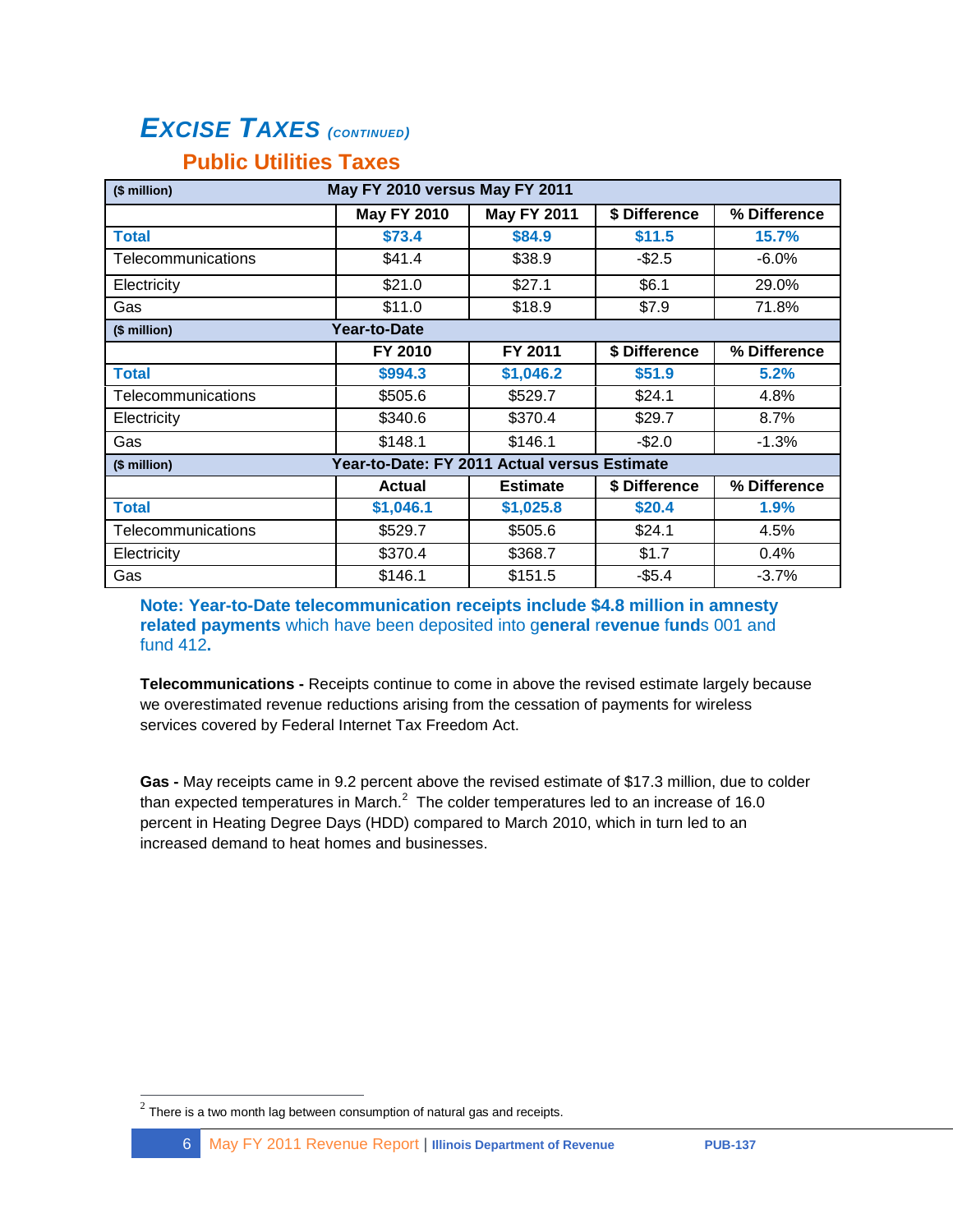## *EXCISE TAXES (CONTINUED)*

### **Hotel Operator's Occupation Tax (HOOT)**

| May FY 2010 versus May FY 2011<br>(\$ million) |                                              |                    |               |              |  |
|------------------------------------------------|----------------------------------------------|--------------------|---------------|--------------|--|
|                                                | <b>May FY 2010</b>                           | <b>May FY 2011</b> | \$ Difference | % Difference |  |
| All Funds*                                     | \$12.0                                       | \$12.7             | \$0.7         | 5.9%         |  |
| <b>General Revenue Fund</b>                    | \$4.5                                        | \$4.7              | \$0.2         | 5.3%         |  |
| (\$ million)                                   | <b>Year-to-Date</b>                          |                    |               |              |  |
|                                                | FY 2010                                      | FY 2011            | \$ Difference | % Difference |  |
| All Funds*                                     | \$157.0                                      | \$173.8            | \$16.8        | 10.7%        |  |
| <b>General Revenue Fund</b>                    | \$24.3                                       | \$26.3             | \$2.0         | 8.1%         |  |
| (\$ million)                                   | Year-to-Date: FY 2011 Actual versus Estimate |                    |               |              |  |
|                                                | <b>Actual</b>                                | <b>Estimate</b>    | \$ Difference | % Difference |  |
| All Funds*                                     | \$173.8                                      | \$178.9            | $($ \$5.1)    | $-2.9\%$     |  |
| <b>General Revenue Fund</b>                    | \$26.3                                       | \$35.0             | (\$8.7)       | $-24.9%$     |  |

**\*All Funds includes the General Revenue Fund.**

Hotel tax receipts came in as anticipated in May.

## *GAMING*

#### **Lottery**

| May FY 2010 versus May FY 2011<br>(\$ million)                            |         |         |               |              |  |  |
|---------------------------------------------------------------------------|---------|---------|---------------|--------------|--|--|
| <b>May FY 2011</b><br>\$ Difference<br><b>May FY 2010</b><br>% Difference |         |         |               |              |  |  |
| <b>Common School Fund Transfers</b>                                       | \$57.7  | \$58.3  | \$0.6         | 1.1%         |  |  |
| Year-to-Date<br>(\$ million)                                              |         |         |               |              |  |  |
|                                                                           | FY 2010 | FY 2011 | \$ Difference | % Difference |  |  |
| <b>Common School Fund Transfers</b>                                       | \$558.9 | \$565.1 | \$6.2         | 1.1%         |  |  |
| Year-to-Date: FY 2011 Actual versus Estimate<br>(\$ million)              |         |         |               |              |  |  |
| % Difference<br><b>Estimate</b><br>\$ Difference<br>Actual                |         |         |               |              |  |  |
| <b>Common School Fund Transfers</b>                                       | \$565.1 | \$565.0 | \$0.0         | 0.0%         |  |  |

Due to legislation passed in 2010, the state caps transfers of Lottery receipts to the Common School Fund based on FY 2009 transfers with adjustments for inflation. Through the end of April 2011, the state reduced transfers by \$23.8 million because the Lottery had met the Year-to-Date accumulative transfer target. An excess of \$23.8 million is being reserved as a potential year end transfer to the Capital Projects Fund.

Year-to-Date dollar ticket sales are up \$53.5 million (2.6 percent) compared with FY 2010. Instant ticket sales are up \$75.2 million (6.9 percent), while online games are down -\$21.8 million (-2.3 percent). Online sales are down even though Power Ball has been implemented for the entire year (as opposed to a partial year in FY2010). Declines in Mega Million, Lotto, and Pick 4 games more than offset the gains induced by the full year of Power Ball implementation.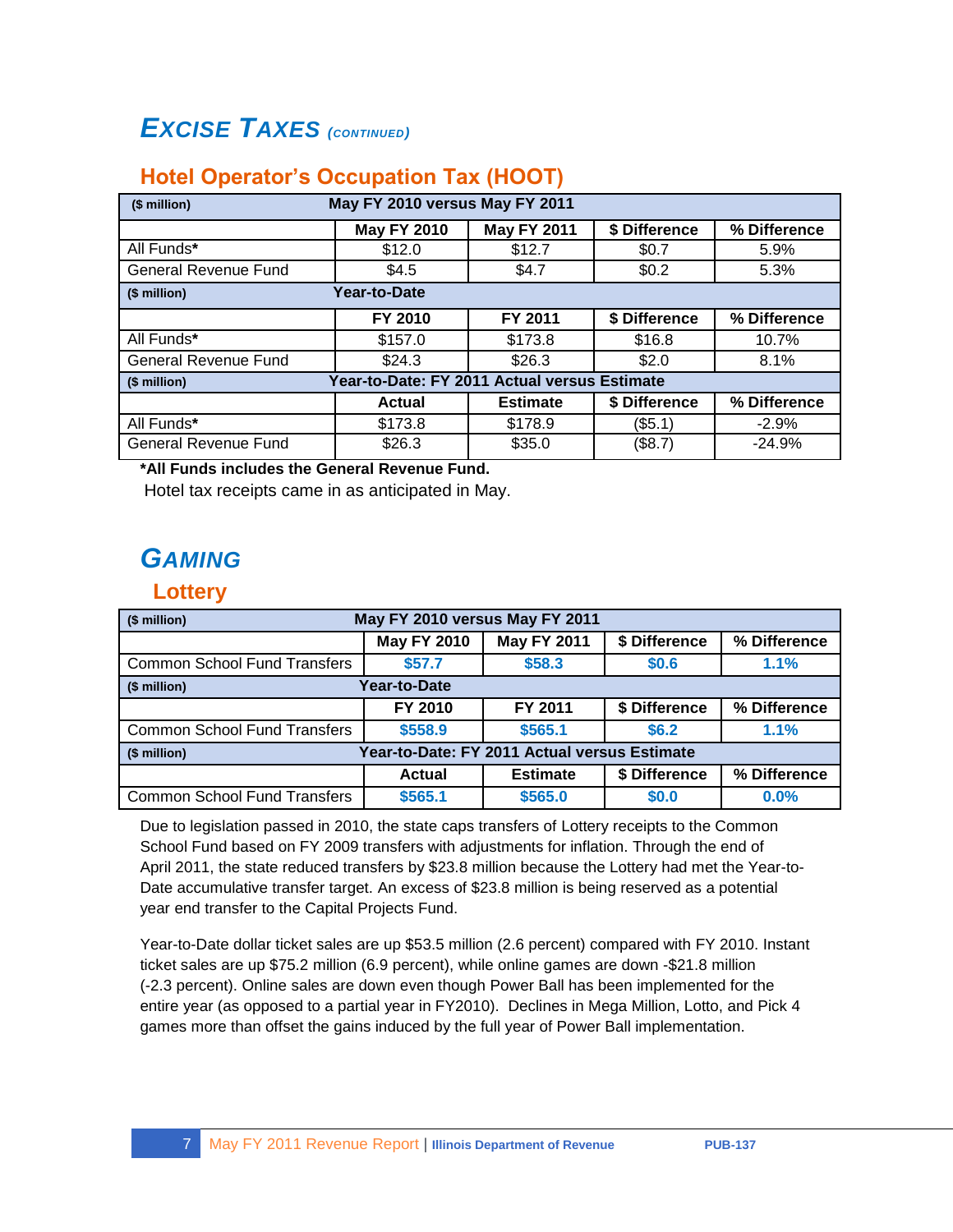## *GAMING (CONTINUED)* **Riverboat gaming**

| May FY 2010 versus May FY 2011<br>(\$ million)               |                    |                    |               |              |  |  |  |  |  |
|--------------------------------------------------------------|--------------------|--------------------|---------------|--------------|--|--|--|--|--|
|                                                              | <b>May FY 2010</b> | <b>May FY 2011</b> | \$ Difference | % Difference |  |  |  |  |  |
| <b>Education Assistance Fund Transfers</b>                   | \$28.5             | \$21.3             | (\$7.2)       | $-25.18%$    |  |  |  |  |  |
| (\$ million)                                                 | Year-to-Date       |                    |               |              |  |  |  |  |  |
|                                                              | FY 2010            | FY 2011            | \$ Difference | % Difference |  |  |  |  |  |
| Education Assistance Fund Transfers*                         | \$395.5            | \$298.7            | (\$96.9)      | $-24.5%$     |  |  |  |  |  |
| Year-to-Date: FY 2011 Actual versus Estimate<br>(\$ million) |                    |                    |               |              |  |  |  |  |  |
|                                                              | Actual             | <b>Estimate</b>    | \$ Difference | % Difference |  |  |  |  |  |
| <b>Education Assistance Fund Transfers</b>                   | \$298.7            | 311.3              | (\$12.6)      | $-4%$        |  |  |  |  |  |

#### **\*FY2010 includes the 10th license (\$47.5 million) transferred to the General Revenue Fund.**

Casino gaming continues to show signs that it is near the trough of its long decline. Adjusted Gross Receipts (AGR) improved at three of the nine casinos in May. Aurora – Hollywood, Joliet – Hollywood, and Rock Island posted year-over-year increases in AGR of 5.2 percent, 8.0 percent, and 4.9 percent respectively. High water on the Ohio River caused the Metropolis casino to be closed the majority of May yielding a 77.4 percent decline in AGR compared with a year ago. Looking at all casinos together, AGR declined in May by 9.3 percent year-over-year. When total casino AGR is discounted for the high water closer at Metropolis, casino revenue only decline 3.1 percent.

Casino admissions declined compared with May 2010, but the casino win per admission increased. This means that while fewer patrons visited casinos, those that did visit a casino spent 1.9 percent more money than a year ago. As is the case with AGR, to get a true measure of what is happening with admissions we must account for the high water closure of the Metropolis casino. Accounting for the Metropolis closure, admissions only declined 5.5 percent in May, not the 10.9 percent one might calculate if only looking at the bottom line admissions numbers. The temporary closure at Metropolis has likely cost the state \$2.2 million in AGR and admissions tax.

# *OTHER*

#### **\*Motor Fuel**

| (\$ million)     | May FY 2010 versus May FY 2011               |                    |               |              |  |  |  |  |  |
|------------------|----------------------------------------------|--------------------|---------------|--------------|--|--|--|--|--|
|                  | <b>May FY 2010</b>                           | <b>May FY 2011</b> | % Difference  |              |  |  |  |  |  |
| Motor fuel taxes | \$100.8                                      | $-85.8%$           |               |              |  |  |  |  |  |
| (\$ million)     | <b>Year-to-Date Comparison</b>               |                    |               |              |  |  |  |  |  |
|                  | FY 2010                                      | FY 2011            | \$ Difference | % Difference |  |  |  |  |  |
| Motor fuel taxes | \$1,157.6                                    | \$1,054.6          | $-$103.0$     | $-8.9%$      |  |  |  |  |  |
| (\$ million)     | Year-to-Date: FY 2011 Actual versus Estimate |                    |               |              |  |  |  |  |  |
|                  | Actual                                       | <b>Estimate</b>    | \$ Difference | % Difference |  |  |  |  |  |
| Motor fuel taxes | \$1,054.6                                    | \$1,176.9          | $-$122.3$     | $-10.4%$     |  |  |  |  |  |

#### **\*Includes both the Motor Fuel Tax (MFT) and International Fuel Tax Agreement (IFTA).**

May FY 2011 receipts came in at only \$14.3 million because of a timing difference with in-transit collections. This prevented an additional \$82.7 million from being deposited within the month of May. Those receipts were deposited on June 1, 2011.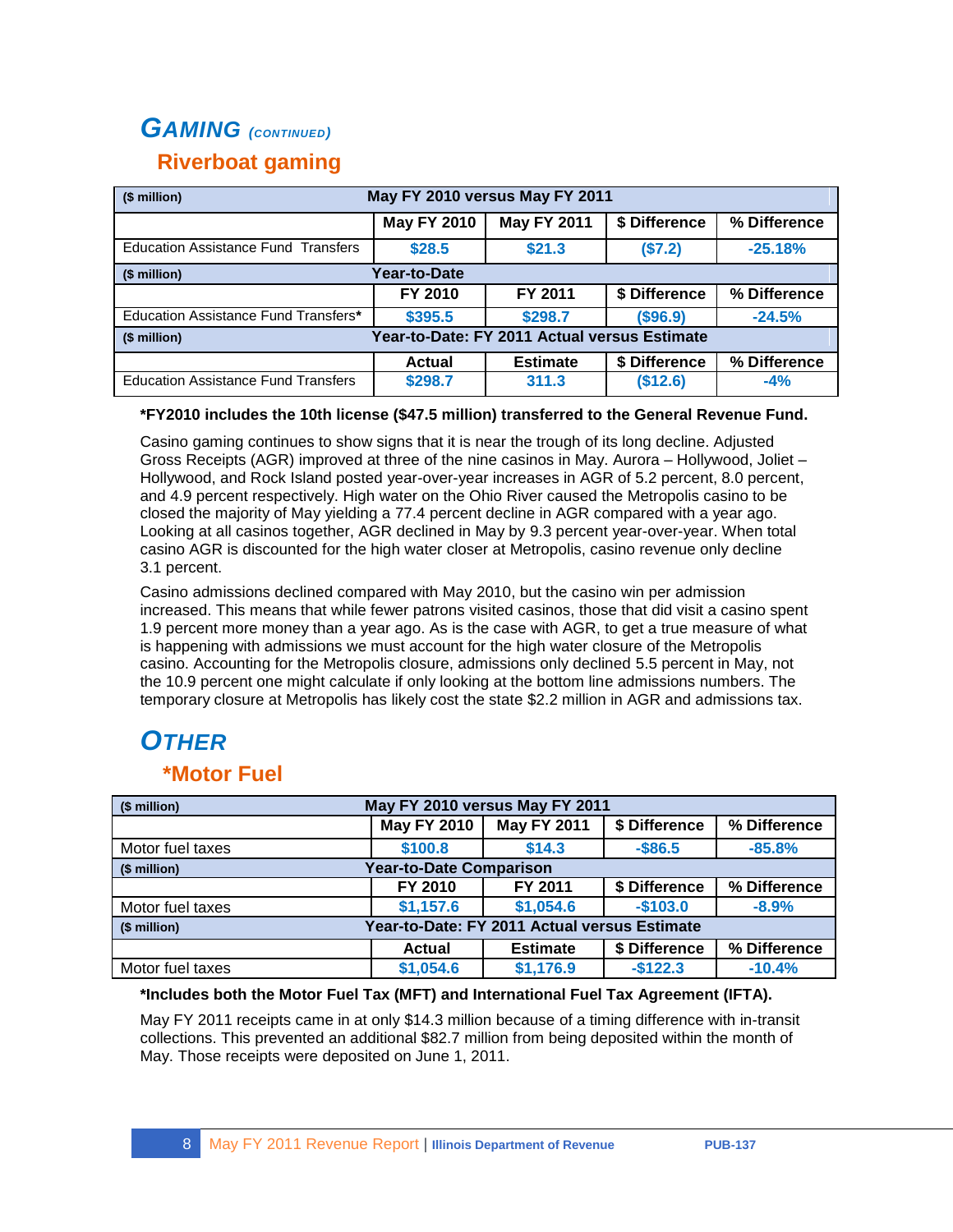## *OTHER (CONTINUED)*

#### **Estate Tax**

| May FY 2010 versus May FY 2011<br>(\$ million)               |                    |                 |               |              |  |  |  |  |  |
|--------------------------------------------------------------|--------------------|-----------------|---------------|--------------|--|--|--|--|--|
|                                                              | <b>May FY 2010</b> | % Difference    |               |              |  |  |  |  |  |
|                                                              | \$22.7             | \$1.8           | $-$20.9$      | $-92.1%$     |  |  |  |  |  |
| <b>Year-to-Date Comparison</b><br>(\$ million)               |                    |                 |               |              |  |  |  |  |  |
|                                                              | FY 2010            | FY 2011         | % Difference  |              |  |  |  |  |  |
|                                                              | \$208.3            | \$121.0         | $-$87.3$      | $-41.9%$     |  |  |  |  |  |
| Year-to-Date: FY 2011 Actual versus Estimate<br>(\$ million) |                    |                 |               |              |  |  |  |  |  |
|                                                              | <b>Actual</b>      | <b>Estimate</b> | \$ Difference | % Difference |  |  |  |  |  |
|                                                              | \$121.0            | \$129.1         | $-$8.1$       | $-6.3%$      |  |  |  |  |  |

Revenue from Illinois' expired estate tax continues to trickle in at a lower than anticipated pace. Since November 2010, receipts have averaged \$2.0 million per month. We had estimated average monthly receipts at \$3.2 million during this period.

### **Real Estate Transfer Tax**

| May FY 2010 versus May FY 2011<br>(\$ million)               |                    |                                  |           |              |  |  |  |  |  |
|--------------------------------------------------------------|--------------------|----------------------------------|-----------|--------------|--|--|--|--|--|
|                                                              | <b>May FY 2010</b> | % Difference                     |           |              |  |  |  |  |  |
|                                                              | \$3.4              | \$2.5                            | $-$0.9$   | $-26.5%$     |  |  |  |  |  |
| <b>Year-to-Date Comparison</b><br>(\$ million)               |                    |                                  |           |              |  |  |  |  |  |
|                                                              | FY 2010            | \$ Difference<br>FY 2011         |           |              |  |  |  |  |  |
|                                                              | \$36.0             | \$33.9                           | $-$ \$2.1 | $-5.8%$      |  |  |  |  |  |
| Year-to-Date: FY 2011 Actual versus Estimate<br>(\$ million) |                    |                                  |           |              |  |  |  |  |  |
|                                                              | <b>Actual</b>      | \$ Difference<br><b>Estimate</b> |           | % Difference |  |  |  |  |  |
|                                                              | \$33.9             | 8.7%                             |           |              |  |  |  |  |  |

We expect the end-of-year receipts to come in slightly above our revised estimate.

#### **Illinois Department of Revenue, Research Division**

**Director of Research: Natalie Davila <b>Research Analysts:** Andy Chupick tax.illinois.gov/TaxResearch **Phil Manheim** 

Tom Regan Hector Vielma Hans Zigmund